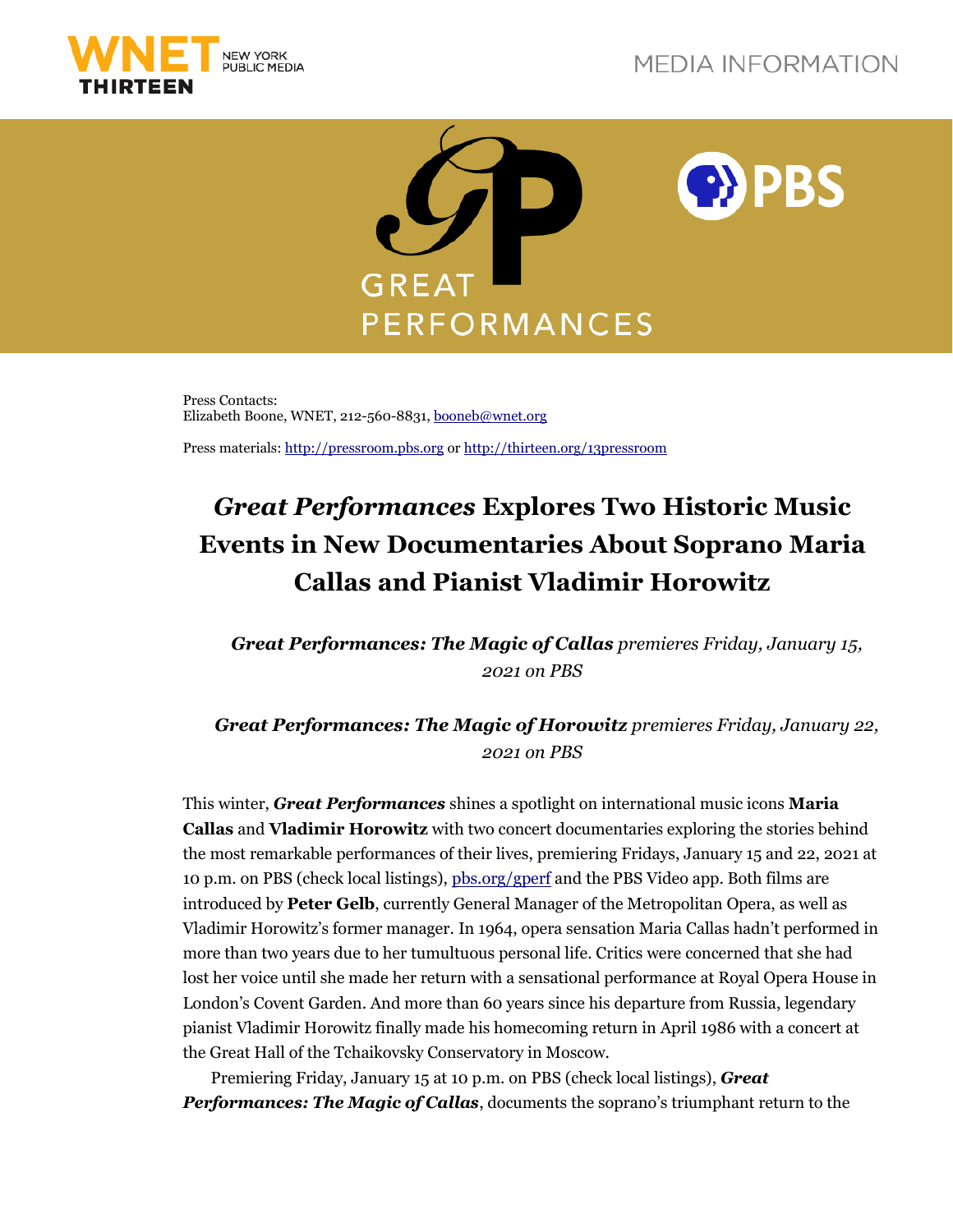stage for an extraordinary performance of Giacomo Puccini's "Tosca." Through performance footage recorded from the opera's second act and original interviews with opera luminaries **Thomas Hampson**, **Kristine Opolais** and **Rolando Villazón**, singer-songwriter **Rufus Wainwright** and Royal Opera House music director **Antonio Pappano**, the film reveals why this performance cemented Callas' place as one of opera's finest voices of all time. The program tells the story behind Callas' surprise return to the opera stage after her illustrious career was said to be over and her romance with billionaire boyfriend Aristotle Onassis was generating headlines, instead of her vocal virtuosity. Callas wanted to show the world that the title of *prima donna assoluta* was still rightfully hers. With the condition that acclaimed director **Franco Zeffirelli** stage the production, the legendary diva once again stepped into the difficult role of Tosca. Fans who waited outside for up to five winter nights to obtain the sought-after tickets witnessed one of the most dramatic acts in opera history.

*Great Performances: The Magic of Horowitz*, premiering Friday, January 22 at 10 p.m. on PBS (check local listings), delves into the story behind Horowitz' virtuoso 1986 Moscow concert. The documentary weaves together concert footage, including intimate close-ups of Horowitz' agile hands interspersed with the emotional audience reactions, historical context and original interviews with Horowitz' former manager **Peter Gelb** (Metropolitan Opera) as well as composer **Tatjana Komarova**, violoncellist **Alina Kudelevic** and contemporary piano virtuosos **Martha Argerich**, **Daniil Trifonov** and **Sophie Pacini**.

Recent meetings between President Ronald Reagan and Soviet General Secretary Mikhail Gorbachev provided hope that the Cold War was coming to an end, and Horowitz' return to Russia was seen as a way to help open the door between the two superpowers. The concerts marked the first time in years that one of the world's leading romantic pianists performed live on stage. Horowitz put together a demanding program featuring works by leading classical composers Scarlatti, Mozart, Rachmaninoff, Scriabin, Schubert, Liszt, and Chopin, selected for their private meaning to him. *Great Performances: The Magic of Horowitz* spotlights this magnificent and historic performance.

Throughout its more than 40-year history on PBS, *Great Performances* has provided an unparalleled showcase of the best in all genres of the performing arts, serving as America's most prestigious and enduring broadcaster of cultural programming. The series is available for streaming simultaneously on all station-branded PBS platforms, including pbs.org and the PBS Video app, which is available on iOS, Android, Roku, Apple TV, Amazon Fire TV, and Chromecast. PBS station members can view episodes via Passport (contact your local PBS station for details). *Great Performances* is produced by THIRTEEN Productions LLC for WNET. John Walker is Senior Producer, Bill O'Donnell is series producer and David Horn is executive producer.

*Great Performances: The Magic of Callas* and *The Magic of Horowitz* are productions of Sounding Images in co-production with C Major Entertainment and ZDF/ARTE. Produced by Claus Wischmann, *The Magic of Callas* is directed by Holger Preusse; *The Magic of Horowitz* is co-directed by Preusse and Philipp Quiring.